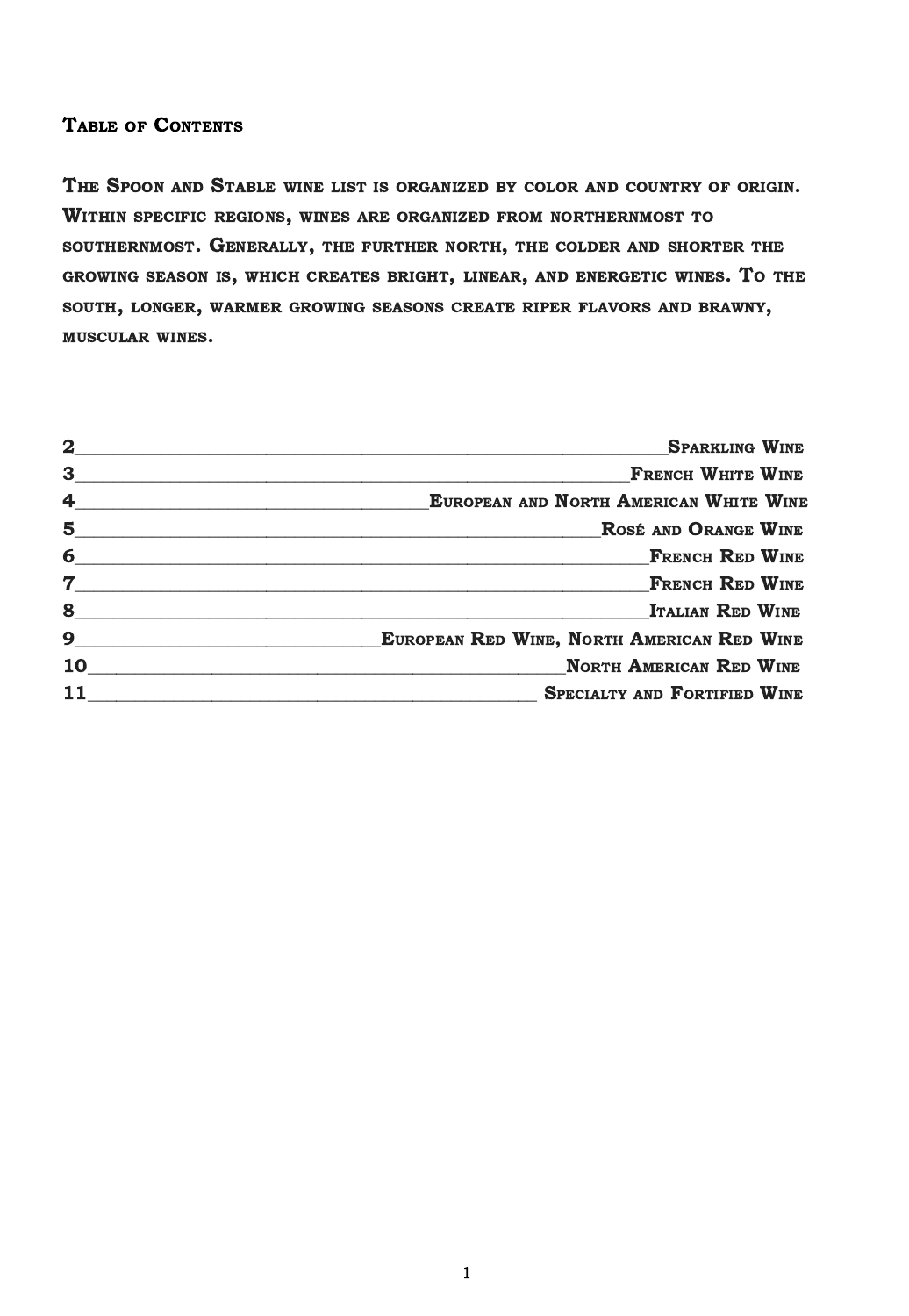# **BUBBLES**

#### **CHAMPAGNE**

| Canard Duchene Brut NV P.Noir   P.Meunier   Chard Montagne de Reims                            | 90. |
|------------------------------------------------------------------------------------------------|-----|
| Bollinger "Special Cuvee" NV <b>P.Noir   Chard   P.Meunier</b> Montagne de Reims               | 200 |
| Tarlant Brut Nature "Zero" NV P.Noir   Chard   P.Meunier Vallée de la Marne                    | 112 |
| Veuve Clicquot Vintage Rosé 2012 P.Noir   Chard   P.Meunier Bouzy                              | 250 |
| Guy Larmandier Brut Nature 1 <sup>er</sup> Cru Vertus NV <b>Chard   P.Noir</b> Côte des Blancs | 96  |
| Veuve Fourny Brut Blanc de Blancs 1 <sup>er</sup> Cru Vertus 2009 Chard Côte des Blancs        | 160 |
| Domaine Ruinart Blanc de Blancs NV Chardonnay Côte des Blancs                                  | 220 |
| Jacques Selosse Brut Grand Cru "Substance" Avize NV Chard Côte des Blancs                      | 747 |

#### **OTHER BUBBLES**

| Gustave Lorentz Crémant d'Alsace Brut Rosé NV Pinot Noir Alsace, France              | 68  |
|--------------------------------------------------------------------------------------|-----|
| Keepsake Cider <i>Wood and Spirits Medium</i> 2020 <b>Heirloom Apples</b> Dundas, MN | 52  |
| Chiarli "Vecchia Modena" NV Lambrusco di Sorbara Emilia Romagna, Italy               | 50  |
| Keush "Origins" Brut NV Voskehat   Khatouni Khachik, Armenia                         | 55. |
| Espuma de Piedra Blanc de Noir NV <b>Barbera</b> <i>Valle de Guadalupe, Mexico</i>   | 81  |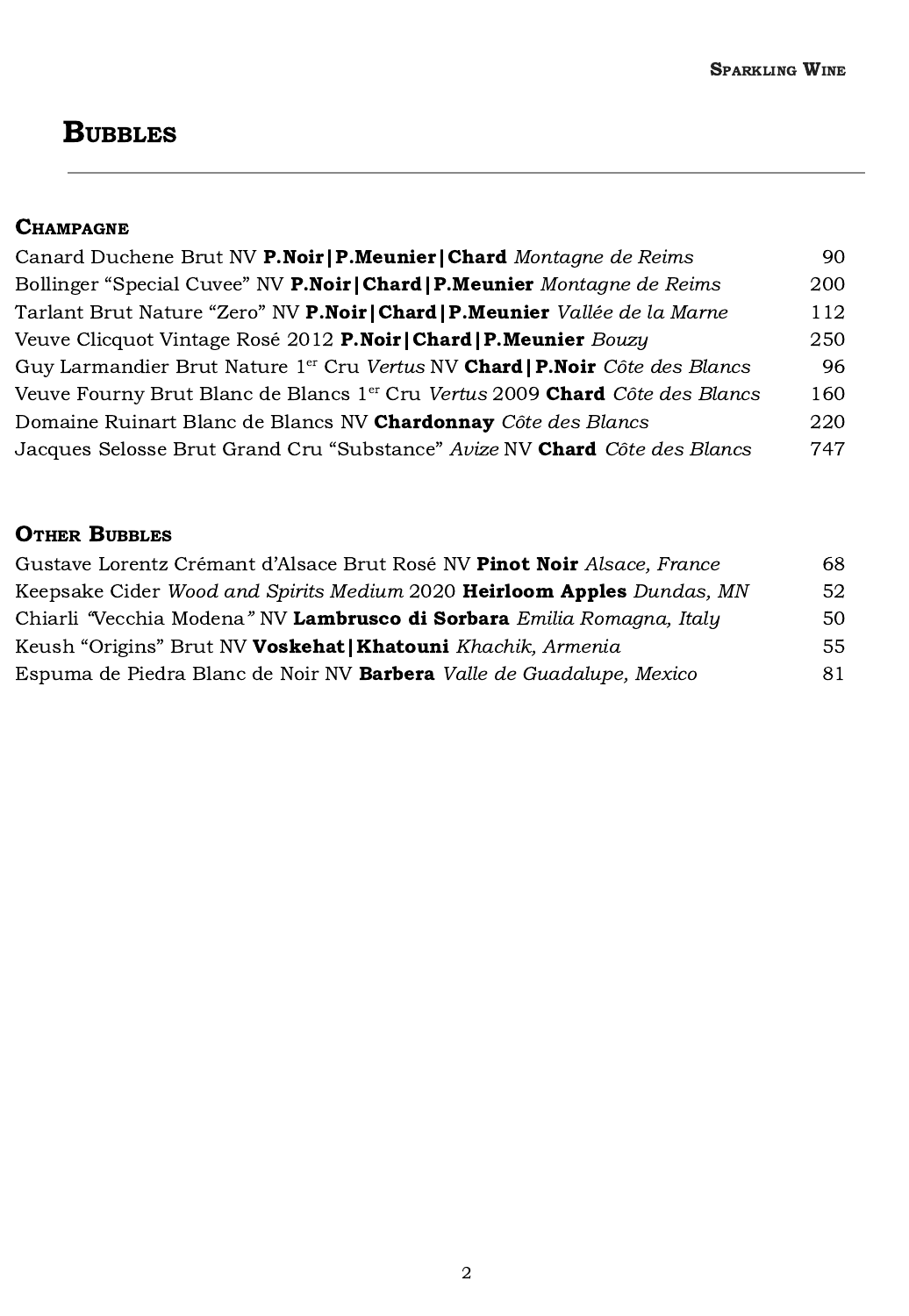# WHITE WINE

#### **FRANCE**

#### **ALSACE**

| Bott Geyl Points Cardinaux "Metiss" 2018 Pinot Auxerrois Alsace | 48.  |
|-----------------------------------------------------------------|------|
| Domaine Weinbach "Cuvée Laurence" 2017 Pinot Gris Alsace        | 129. |

## THE LOIRE VALLEY

| Dom. des Cognettes 2020 Melon de Bourgogne Muscadet Sèvre et Maine | 48  |
|--------------------------------------------------------------------|-----|
| Florian le Capitaine "Les Aumônes" Sec 2020 Chenin Blanc Vouvray   | 65  |
| Domaine Huet Le Mont Sec 2019 Chenin Blanc Vouvray                 | 90  |
| Domaine Jean Teiller 2020 Sauvignon Blanc Menetou-Salon            | 64  |
| Famille Bourgeois Les Ruchons 2016 Sauvignon Blanc Sancerre        | 159 |
| Benoit Chaveau "La Charmette" 2019 Sauvignon Blanc Pouilly Fumé    | 64  |

#### **BURGUNDY**

| 85.  |
|------|
| 127  |
| 240  |
| 160  |
| 1050 |
| 70.  |
|      |

## **JURA AND SAVOIE**

| Château D'Arlay "Blanc Tradition" 2011 Chardonnay   Savagnin Côtes du Jura | 65  |
|----------------------------------------------------------------------------|-----|
| Domaine du Pélican "Ouille" Arbois 2019 Savagnin Jura, France              | 116 |
| Domaine Labbé Abymes 2019 Jacquère Savoie, France                          | 48. |

## RHONE AND SOUTHERN FRANCE

| Andre Perret "Chery" 2017 Viognier Condrieu, Rhone                                  | 250  |
|-------------------------------------------------------------------------------------|------|
| J.L. Chave Sélections "Sybèle" 2018 Marsanne   Roussanne Crozes-Hermitage, Rhone 65 |      |
| J.L. Chave 2014 Marsanne   Roussanne Hermitage, Rhone                               | 610  |
| J.L. Chave 2011 Marsanne   Roussanne Hermitage, Rhone                               | 712  |
| J.L. Chave 2013 Marsanne   Roussanne Hermitage, Rhone<br>MAG                        | 1079 |
| Mas de Daumas Gassac 2015 P.Manseng Mix St-Guilhem-le-Désert, Languedoc             | 99.  |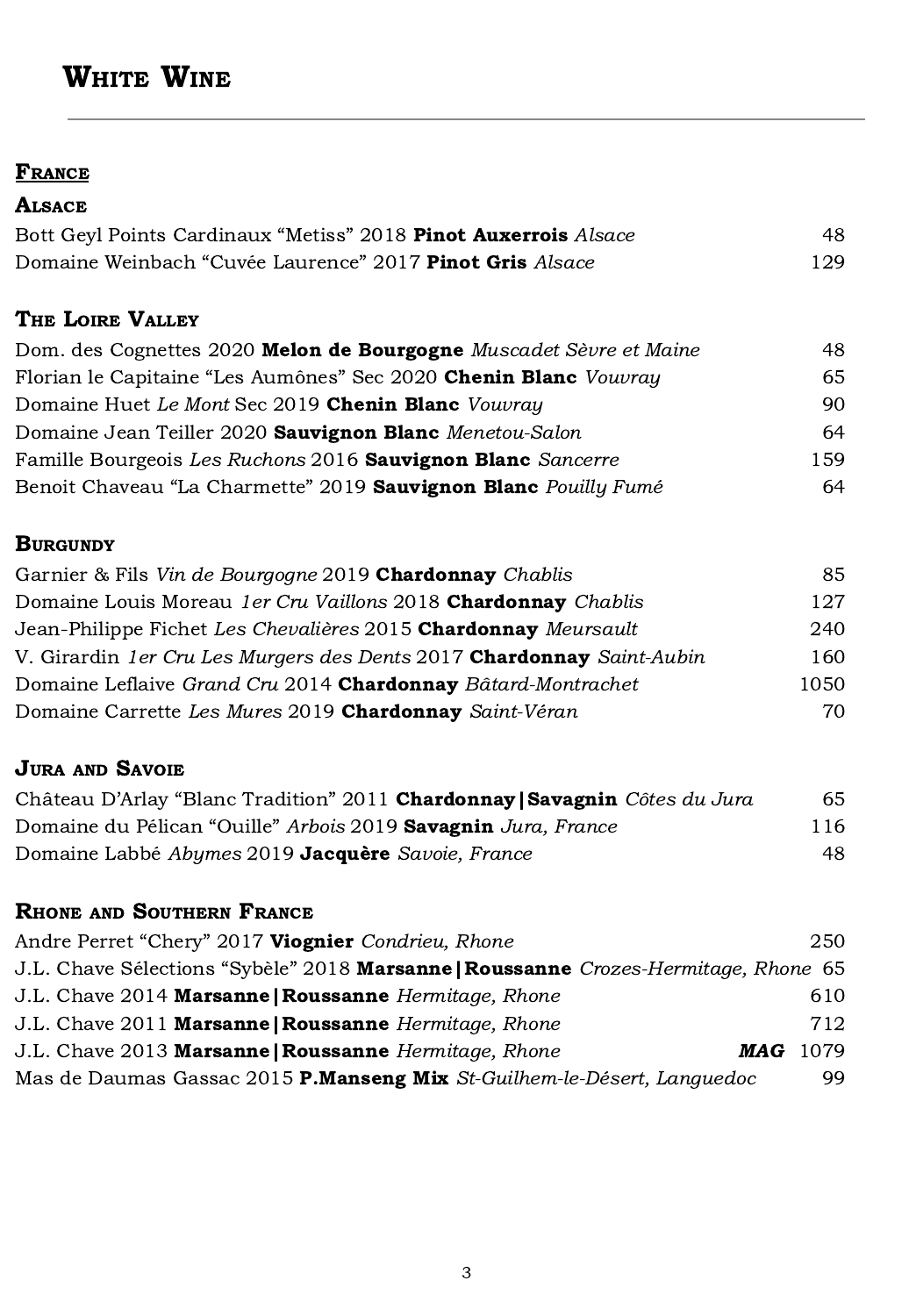## SLOVENIA, AUSTRIA, AND GERMANY

| Stein "Weihwasser" Feinherb 2020 Riesling Mosel, Germany                  | 50  |
|---------------------------------------------------------------------------|-----|
| Joh. Jos. Prüm Auslese, Graacher Himmelreich 2003 Riesling Mosel, Germany | 200 |
| J&H Selbach Kabinett 2019 Riesling Mosel, Germany                         | 63  |
| Weingut Prager Wachstum Bodenstein Smaragd 2018 Riesling Wachau, Austria  | 160 |
| Weingut Prager Klaus Vineyard 2020 Riesling Wachau, Austria               | 190 |
| F.J. Gritsch Loibenberg Smaragd 2016 Grüner Veltliner Wachau, Austria     | 70  |
| Josef Ehmoser "Von den Terrassen" 2020 Grüner Veltliner Wagram, Austria   | 38  |
| Verus 2020 Sauvignon Blanc Stajerska, Slovenia                            | 60  |

## SPAIN & PORTUGAL

| Tantaka Arabako Txakolina 2018 <b>Hondarrabi Zuri</b> Basque Country, Spain | 50 |
|-----------------------------------------------------------------------------|----|
| Moraima "Aba de Trasumia" 2019 <b>Albariño</b> Rias Baixas, Spain           | 56 |

#### GREECE & ITALY

| Venica & Venica "Ronco delle Mele" Collio 2020 <b>Sauvignon Blanc</b> Friuli-Venezia, IT 120 |     |
|----------------------------------------------------------------------------------------------|-----|
| Paolo Vodopivec "Solo MM17" 2017 Vitovska, Venezia-Giulia, IT                                | 185 |
| Morgante Bianco di Morgante 2019 <b>Nero D'Avola</b> Sicily, Italy                           | 52  |

### **AUSTRALIA**

|  |  | Forest Hill Highbury Fields, Great Southern 2019 Chardonnay Western Australia | 64 |
|--|--|-------------------------------------------------------------------------------|----|
|--|--|-------------------------------------------------------------------------------|----|

#### **NORTH AMERICA**

| <b>PACIFIC NORTHWEST</b>                                                  |    |
|---------------------------------------------------------------------------|----|
| Teutonic "Candy Cap" 2020 Riesling Yamhill-Carlton, Willamette Valley, Or | 68 |

#### **CALIFORNIA**

| 59  |
|-----|
| 72  |
| 221 |
| 82  |
| 129 |
| 60. |
|     |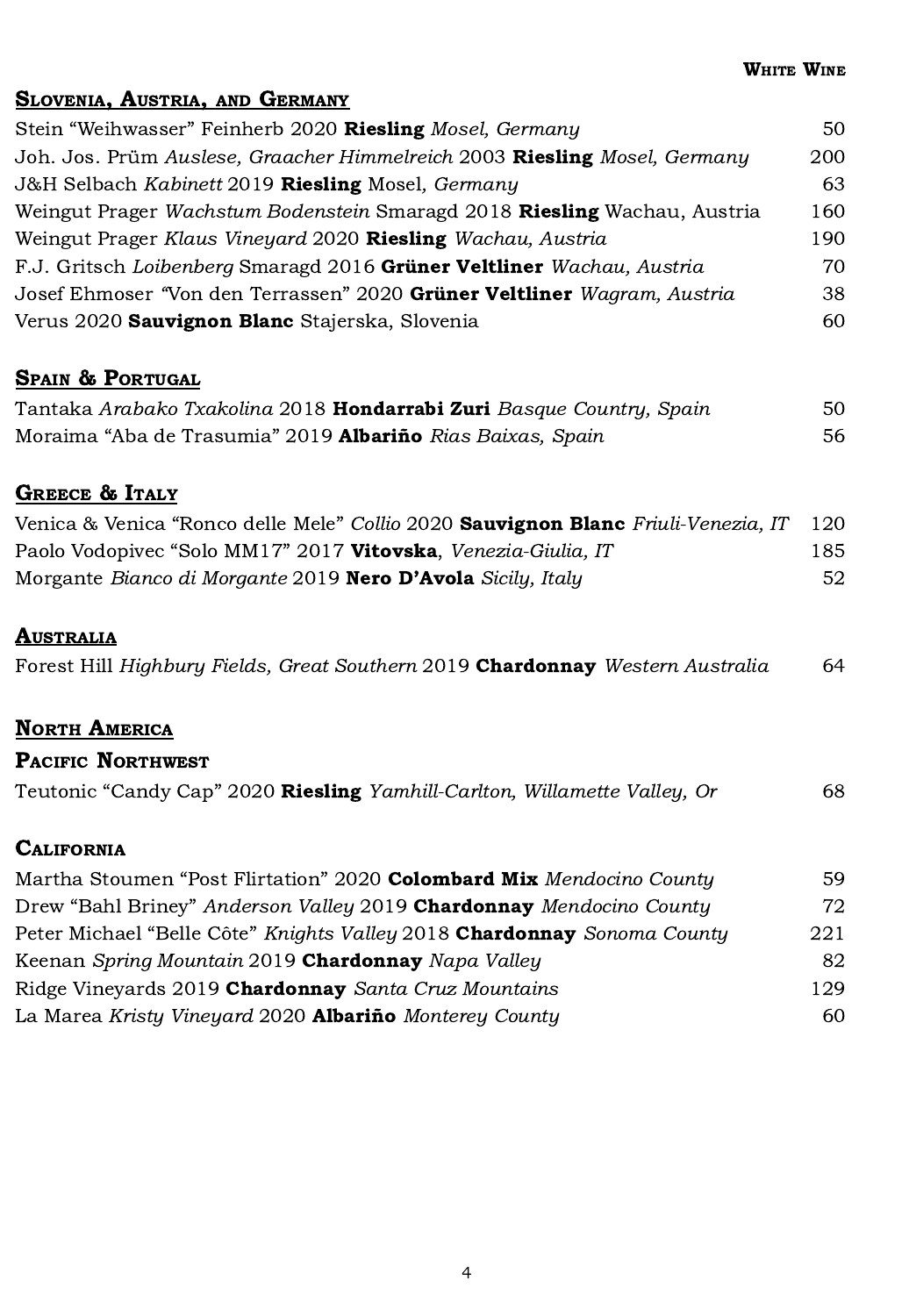# ROSÉ AND ORANGE WINE

#### **FRANCE**

### ROSÉ

| Domaine de la Mordorée "La Reine des Bois" 2020 Grenache Mix Tavel, Fr     | 95  |
|----------------------------------------------------------------------------|-----|
| Château Cibon "Cuvée a Marius" 2017 Tibouren   Grenache Provence, FR       | 100 |
| Peyrassol "Les Commandeurs" 2021 Grenache   Cinsault Côtes de Provence, FR | 80. |

## **ITALY**

#### ORANGE (SKIN CONTACT)

| Marabino "Muscatedda" Terre Siciliane 2019 Moscato di Noto Sicily, Italy |  |  | 60 |
|--------------------------------------------------------------------------|--|--|----|
|                                                                          |  |  |    |

### **NORTH AMERICA**

| Rosé                                                                             |     |
|----------------------------------------------------------------------------------|-----|
| Ruth Lewandowski 2021 Touriga Nacional   Souzao   Tinta Roriz Mendocino, CA      | 64  |
| Ryme Cellars Heringer Vineyard 2020 Aglianico Clarksburg, CA                     | 60  |
| <b>ORANGE (SKIN CONTACT)</b>                                                     |     |
| Ovum "Big Salt Orange" 2021 Muscat   Gewurztraminer Oregon                       | 64  |
| Forlorn Hope "Queen of the Sierra" 2020 Verdelho   Albariño Sierra Foothills, Ca | 60  |
| Clos Saron "Carte Blanche" 2019 Sauv Blanc   Semillon Sierra Foothills, Ca       | 100 |
| Stolpman Vineyards "Love You Bunches" 2021 Muscat Blend Sta. Barbara Cty, Ca     | 72  |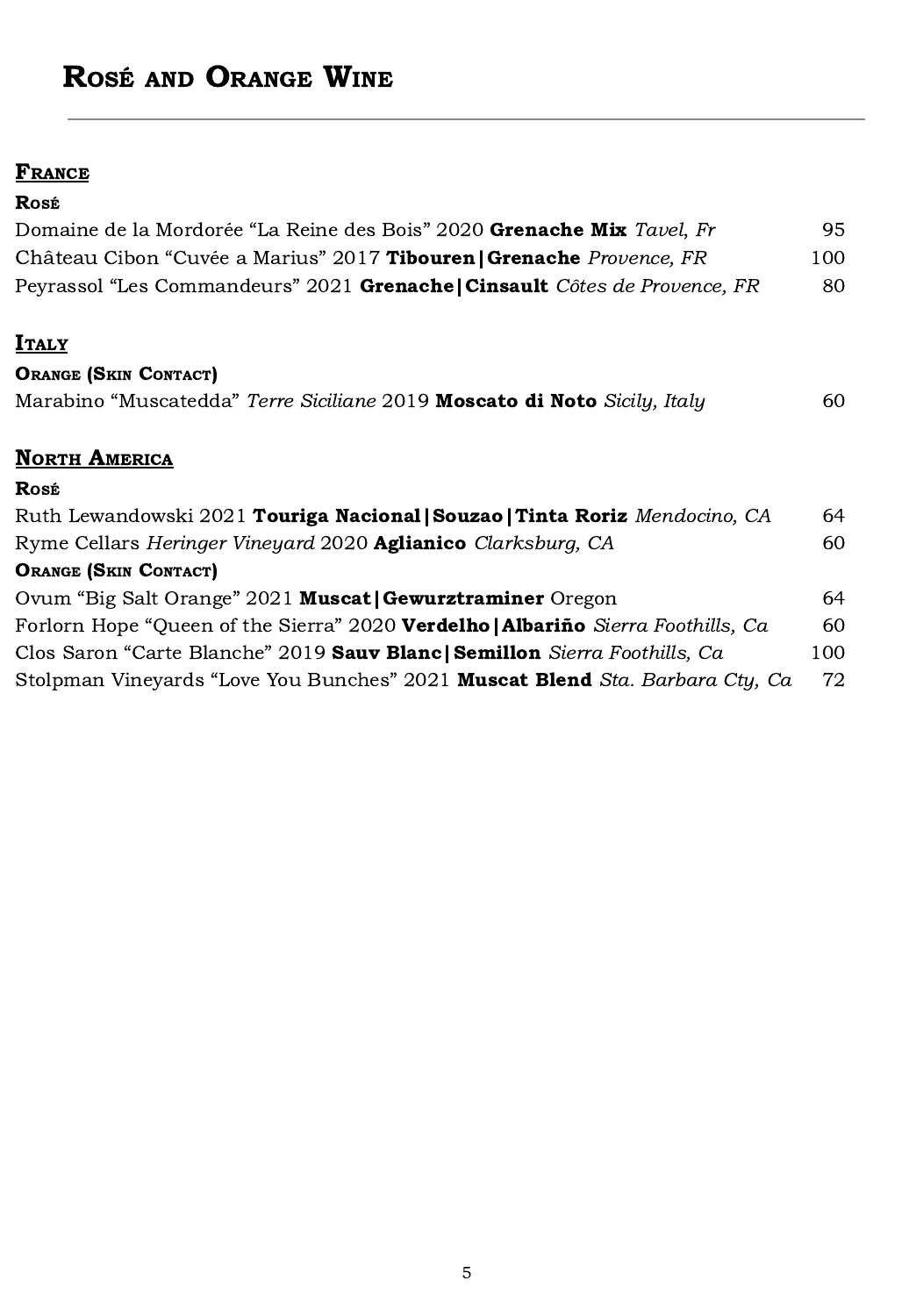# RED WINE

#### **FRANCE**

| THE LOIRE VALLEY                                                       |     |
|------------------------------------------------------------------------|-----|
| Château de Chaintres "Les Sables" 2020 Cabernet Franc Saumur-Champigny | 60. |

#### BURGUNDY AND BEAUJOLAIS

| David Duband "Louis Auguste" 2018 Pinot Noir Haute Côtes de Nuits, Burgundy   | -80  |
|-------------------------------------------------------------------------------|------|
| Dom. de la Romanée-Conti 2017 Pinot Noir Grands Échézeaux Grand Cru Burg.     | 2180 |
| Domaine Jean Grivot Les Charmois 2018 Pinot Noir Nuits-Saint-George, Burgundy | 270  |
| Domaine Génot-Boulanger Les Cras 2017 Pinot Noir Pommard, Burgundy            | 200  |
| George Descombes 2019 Gamay Noir Réqnié, Beaujolais                           | 64   |
| Marcel Lapierre 2019 Gamay Noir Morgon, Beaujolais                            | 97.  |

### **JURA AND SAVOIE**

| Domaine du Pélican 2019 Poulsard Arbois, Jura                        | 126 |
|----------------------------------------------------------------------|-----|
| Domaine Jean Bourdy 2019 P.Noir   Poulsard   Trousseau Côtes du Jura | 69. |
| Domaine Louis Magnin 2015 Mondeuse Arbin, Savoie                     | 99. |

#### **BORDEAUX**

### RIGHT BANK

| Château Falfas "Les Demoiselles de Falfas" 2019 <b>Bordeaux Blend</b> Côtes de Bourg | 70   |
|--------------------------------------------------------------------------------------|------|
| Château le Puy "Emilien" 2017 Bordeaux Blend Côtes de Bordeaux                       | 133. |
| <b>LEFT BANK</b>                                                                     |      |
| Château Batailley Grand Cru Classé 2014 Bordeaux Blend Pauillac                      | 270  |
| Château Kirwan Grand Cru Classé 2016 Bordeaux Blend Margaux                          | 220  |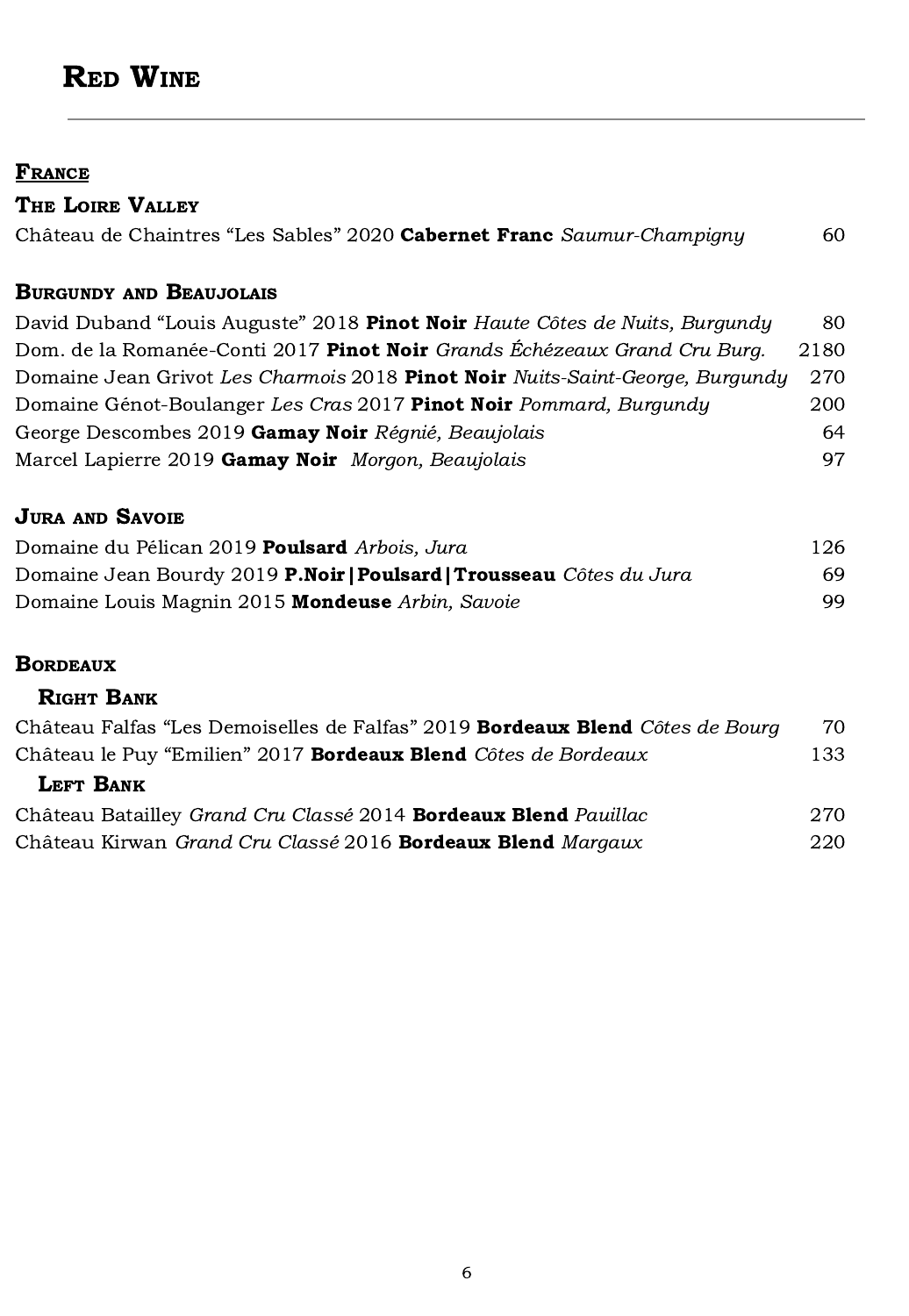## NORTHERN RHONE

| Pierre Gaillard "Esprit de Blonde" 2015 Syrah Côte-Rôtie      | 199 |
|---------------------------------------------------------------|-----|
| Bernard Levet "Les Journaries" 2018 Syrah Côte-Rôtie          | 227 |
| Hervé Souhaut "La Souteronne" 2020 Gamay Noir Vin de Pays     | -88 |
| Etienne Becheras "Le Prieuré d'Arras" 2018 Syrah Saint-Joseph | 88. |
| J.L.Chave Sélection "Farconnet" 2013 Syrah Hermitage          | 160 |
| Domaine Jean Louis Chave 2018 Syrah Hermitage                 | 695 |
| Guillaume Gilles 2018 Syrah Cornas                            | 240 |

## SOUTHERN RHONE

| Famille Perrin "Les Cornuds" 2018 Syrah   Grenance Vinsobres        | 56. |
|---------------------------------------------------------------------|-----|
| Raspail-Ay 2017 Grenache   Syrah   Mourvèdre Gigondas               | 110 |
| Domaine Charvin 2019 Grenache Blend Châteauneuf-du-Pape             | 155 |
| Beaucastel "Hommage à J. Perrin" 2010 Mourvèdre Châteauneuf-du-Pape | 995 |

# THE SOUTHWEST, PROVENCE, AND LANGUEDOC-ROUSILLON

| Château de Hauterive "Chemin de Compostelle" 2018 Malbec Cahors                  | 52. |
|----------------------------------------------------------------------------------|-----|
| Mas de Gourgonnier 2018 Grenache Mix Les Baux de Provence                        | 45  |
| Clos Cibonne 2020 Tibouren Côtes de Provence Cru Classé                          | 56. |
| Gérard Belaïd "Farjus" 2019 <b>Gamay Noir</b> Vin de France, Languedoc-Rousillon | 65  |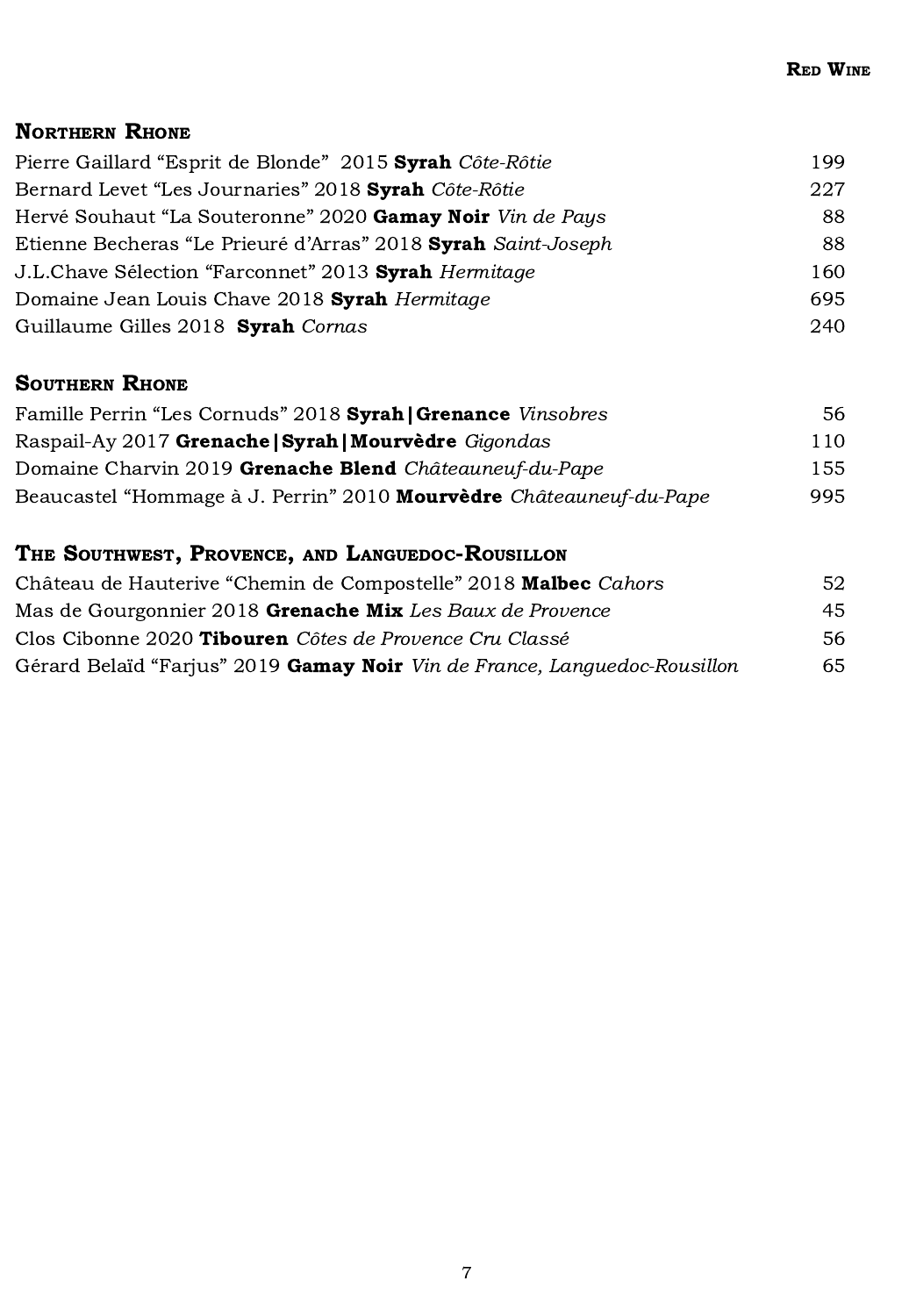## **ITALY**

## THE NORTH

| Massimago "M. MariaBella" 2019 Corvina Blend Valpolicella Ripasso Superiore | 85  |
|-----------------------------------------------------------------------------|-----|
| Tommaso Bussola 2015 Corvina Blend Amarone della Valpolicella Classico      | 147 |

#### **PIEDMONT**

| La Miraja 2020 Ruchè Castagnole Monferrato                   | 70. |
|--------------------------------------------------------------|-----|
| Luigi Giordano Montestefano 2017 Nebbiolo Barbaresco         | 140 |
| Giulia Negri Serradenari 2016 Nebbiolo Barolo                | 200 |
| Giacomo Fenocchio "90di" Bussia Riserva 2015 Nebbiolo Barolo | 275 |
| Oddero Vigna Rionda 1996 Nebbiolo Barolo                     | 600 |
| Chionetti Briccolero 2013 Dolcetto Dogliani                  | 64  |

#### **TUSCANY**

| Fontodi "Flaccianello delle Pieve" 1996 Sangiovese Colli Toscana Centrale | 500 |
|---------------------------------------------------------------------------|-----|
| Fontodi 2018 Sangiovese Chianti Classico                                  | 110 |
| Donatella Cinelli Colombini 2018 Sangiovese Rosso di Montalcino           | 70. |
|                                                                           |     |

# UMBRIA AND ABRUZZO

|  |  | Paolo Bea "Pagliaro" 2015 Sagrantino Montefalco Sagrantino, Umbria |  |  |  | 260 |
|--|--|--------------------------------------------------------------------|--|--|--|-----|
|--|--|--------------------------------------------------------------------|--|--|--|-----|

#### SOUTHERN ITALY

| Cantine del Notaio L'Atto 2017 Aglianico Basilicata |  |
|-----------------------------------------------------|--|
|                                                     |  |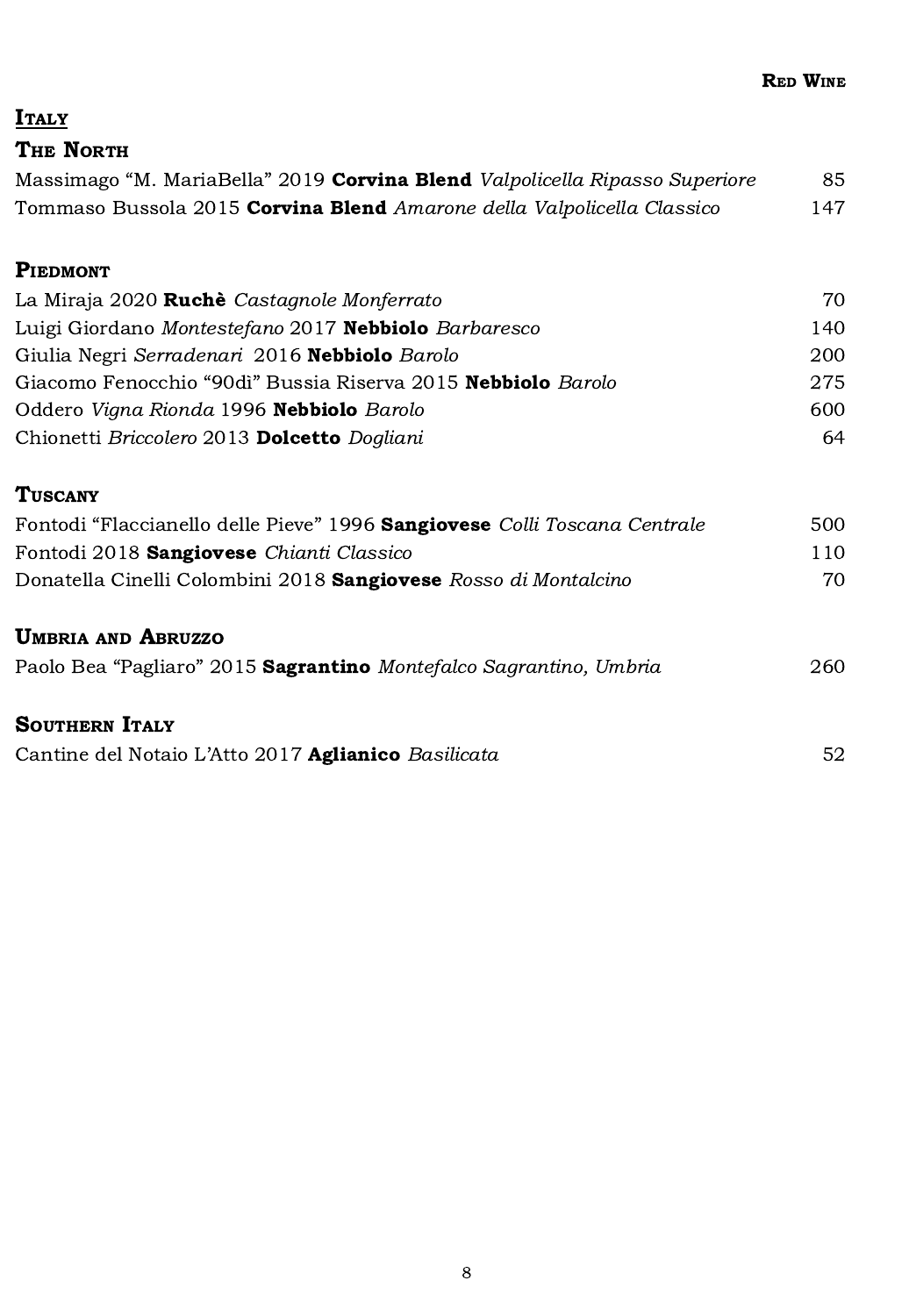#### EUROPEAN RED WINES

| Enderle & Moll "Liaison" 2019 <b>Pinot Noir</b> Baden, Germany                                            | 88. |
|-----------------------------------------------------------------------------------------------------------|-----|
| La Rioja Alta "Viña Alberdi" <i>Rioja Reserva</i> 2016 <b>Tempranillo</b> <i>Rioja, Spain</i>             | 64. |
| Emilio Moro "Malleolus" <i>Ribera del Duero</i> 2018 <b>Tempranillo</b> <i>Castilla y León, Spain</i> 115 |     |

#### SOUTHERN HEMISPHERE RED WINES

| Zuccardi "Concreto" Altamira 2019 Malbec Mendoza, Argentina    | 85   |
|----------------------------------------------------------------|------|
| Telurico "Wildmakers" 2016 <b>Carignan</b> Maule Valley, Chile | 95.  |
| Penfolds "Grange" 2013 <b>Shiraz</b> Australia                 | 1400 |

### **NORTH AMERICA**

## PACIFIC NORTHWEST

| Thurston Wolfe "The Teacher" 2020 Cabernet Sauvignon Horse Heaven Hills, Wa | 72 |
|-----------------------------------------------------------------------------|----|
| Illahe Vineyards 2020 Pinot Noir Willamette Valley, Oregon                  | 76 |

### **GREAT LAKES**

| Pearl Morissette "Furie" Lincoln Lakeshore 2019 Cab. Sauv. Niagara PEN. Canada | 75 |
|--------------------------------------------------------------------------------|----|
| Red Tail Ridge Seneca Lake 2018 Pinot Noir Finger Lakes, New York              | 50 |

#### **CALIFORNIA**

#### **SONOMA**

| Verité La Muse 2009 Bordeaux Blend Sonoma Valley                        | 800 |
|-------------------------------------------------------------------------|-----|
| Verité La Désir 2017 Bordeaux Blend Sonoma Valley                       | 600 |
| LaRue 2017 Pinot Noir Sonoma Coast                                      | 145 |
| Ceritas "Cuvée Chloe" 2019 Pinot Noir Sonoma Coast                      | 175 |
| Gamling & McDuck Pickberry Vineyard 2016 Cabernet Franc Sonoma Mountain | 82  |
| Once & Future Wine Old Hill Ranch 2018 Zinfandel Sonoma Valley          | 130 |
| Scribe "XIII. Visions of the Country" 2019 Pinot Noir Carneros          | 96  |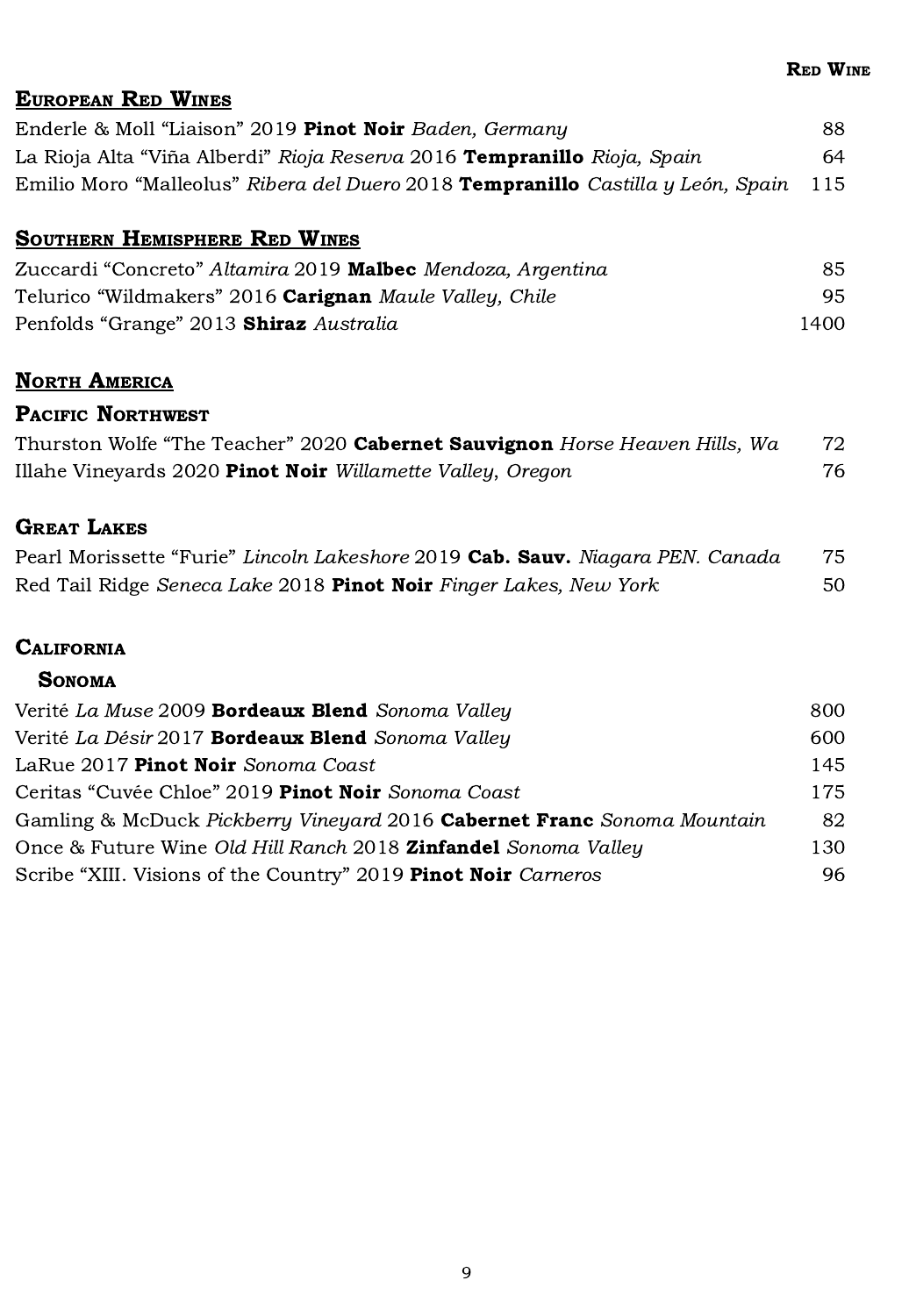# NAPA

| Larkmead 2019 Cabernet Sauvignon Napa Valley                         | 300  |
|----------------------------------------------------------------------|------|
| Cade Estate 2017 Cabernet Sauvignon Howell Mountain                  | 275  |
| Smith Madrone 2016 Cabernet Sauvignon Spring Mountain                | 126  |
| Pride Mountain Vineyards 2018 Merlot Spring Mountain                 | 99   |
| Corison 2017 Cabernet Sauvignon Napa Valley                          | 220  |
| Frank Family Vineyards 2018 <b>Zinfandel</b> Napa Valley             | 95   |
| Bond "St. Eden" 2017 Cabernet Sauvignon Oakville                     | 1371 |
| Opus One 2018 Bordeaux Blend Oakville                                | 750  |
| Harlan Estate 2017 <b>Bordeaux Blend</b> Oakville                    | 2500 |
| Plumpjack 2018 Cabernet Sauvignon Oakville                           | 410  |
| Ashes & Diamonds 2017 Cabernet Franc Napa Valley                     | 165  |
| Matthiasson 2019 Cabernet Sauvignon Napa Valley                      | 144  |
| Robert Sinskey "POV" 2016 Bordeaux Blend Los Carneros                | 100  |
| <b>INLAND VALLEYS AND SIERRA FOOTHILLS</b>                           |      |
| Pax The Bench Vineyard 2020 Syrah Clements Hills, Lodi               | 72.  |
| <b>SOUTHERN CALIFORNIA</b>                                           |      |
| A Tribute to Grace 2016 Grenache Santa Barbara County                | 108  |
| Au Bon Climat 2020 <b>Pinot Noir</b> Santa Barbara County            | 75   |
| Kitá Wines Camp 4 Vineyard 2014 Cabernet Sauvignon Santa Ynez Valley | 95   |